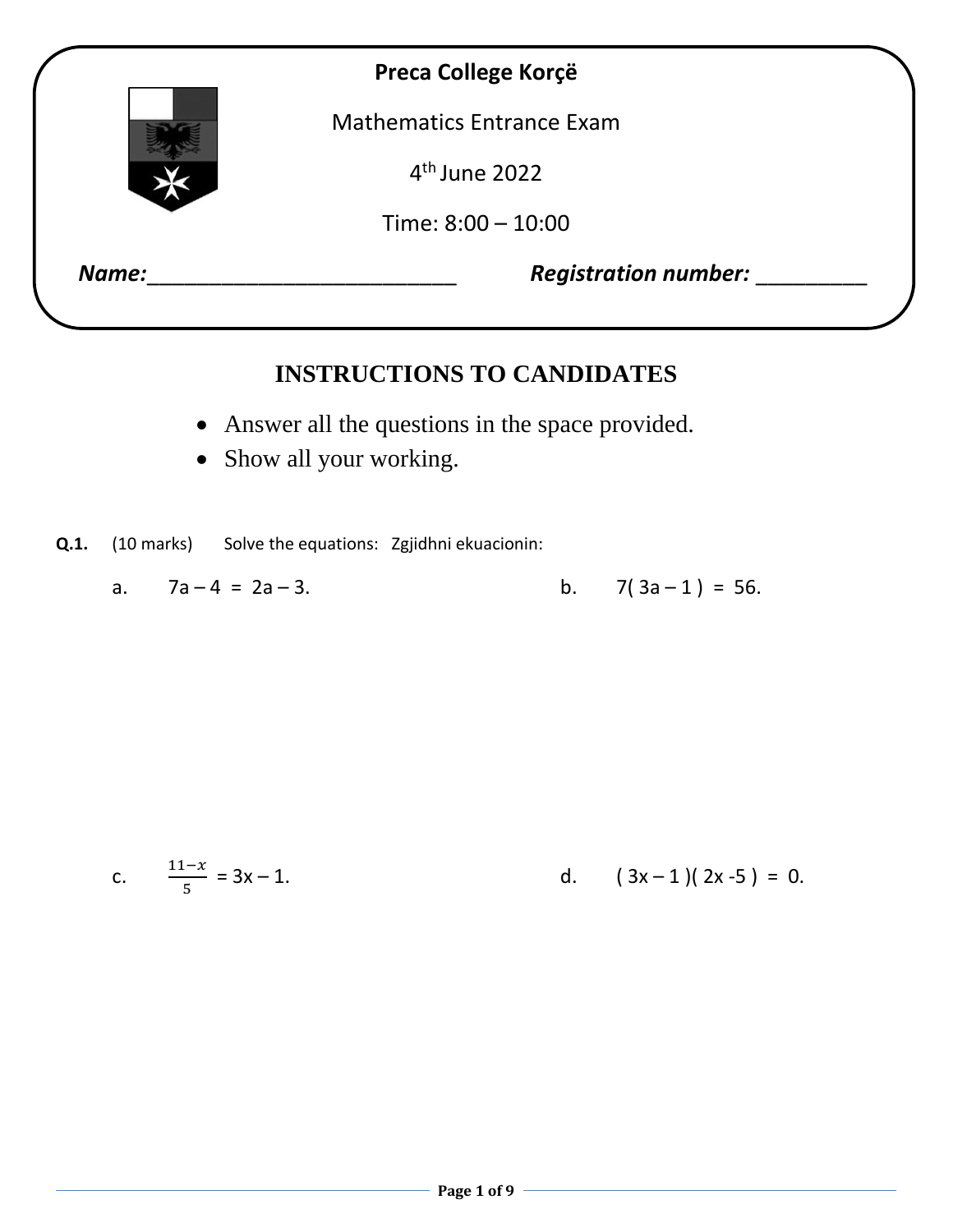- **Q.2.** (9 marks) Find the value of: Gjeni vlerën:
	- a.  $4p^2 9p$  when  $p = -2$
	- b.  $3^2 + 3^{-1} 3^0$
	- c. Find the value of K : Gjeni vlerën e K –it:  $5^{k}$  x  $5^{2}$  = 1.

- **Q.3.** (8 marks) Simplify: Thjeshtoni:
	- a.  $\frac{16 p^4}{4 p^3}$  $4 p<sup>3</sup>$
	- $b.$  $x+4$

C. 
$$
\frac{6x^2}{2x^8} \times \frac{4x^9}{3x^{-2}}
$$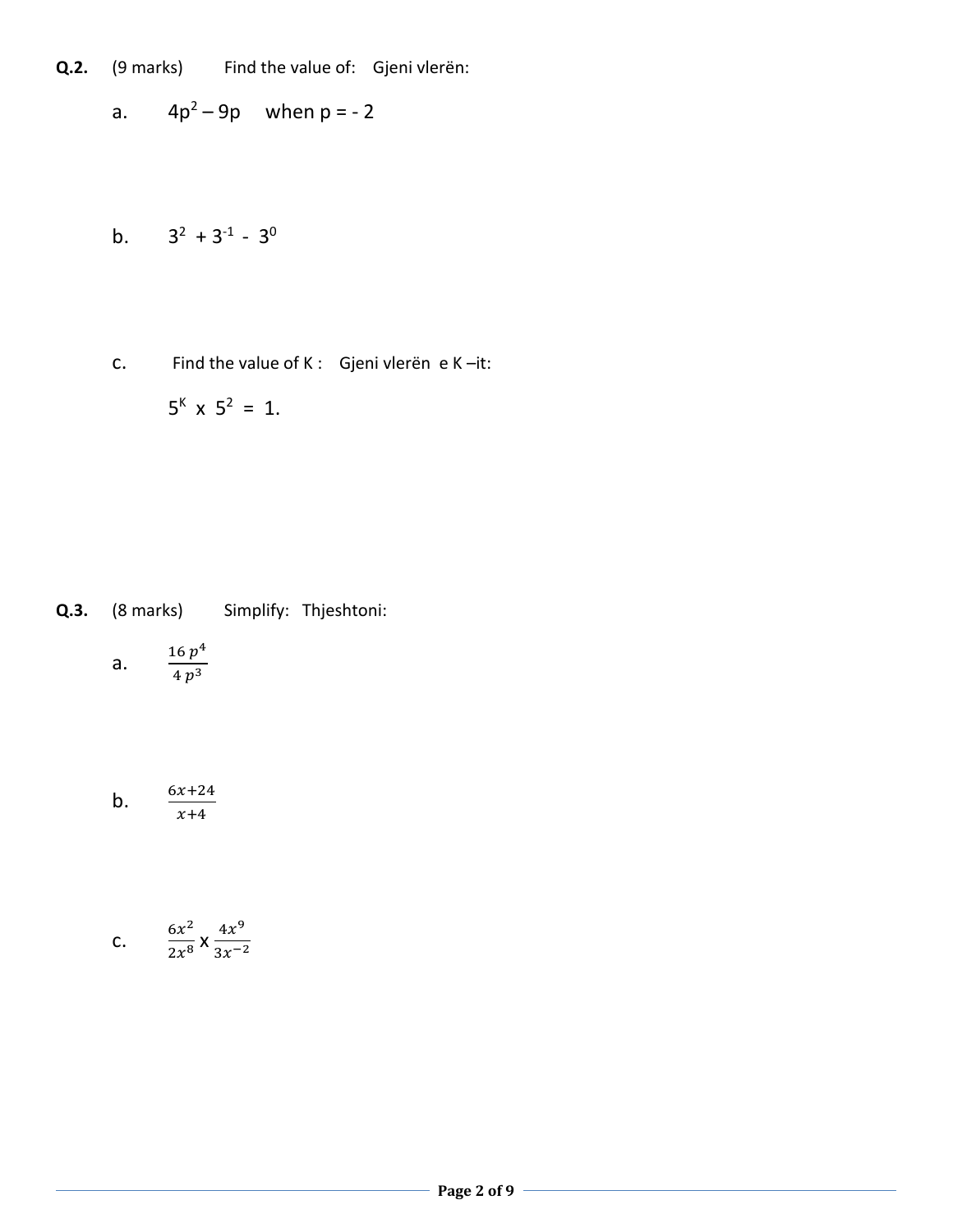- **Q.4.** (9 marks) Evaluate : Kryeni Veprimet:
	- a.  $\sqrt{2} \times \sqrt{32}$
	- b.  $\sqrt{3} \times \sqrt{27}$

$$
c. \qquad \sqrt{\frac{11}{3}} \times \sqrt{\frac{12}{11}}
$$

- **Q.5.** (7 marks) Solve the simultaneous equations: Zgjidhni sisteme ekuacionesh:
	- $2x + 5y = 27$  $4x - 2y = 6$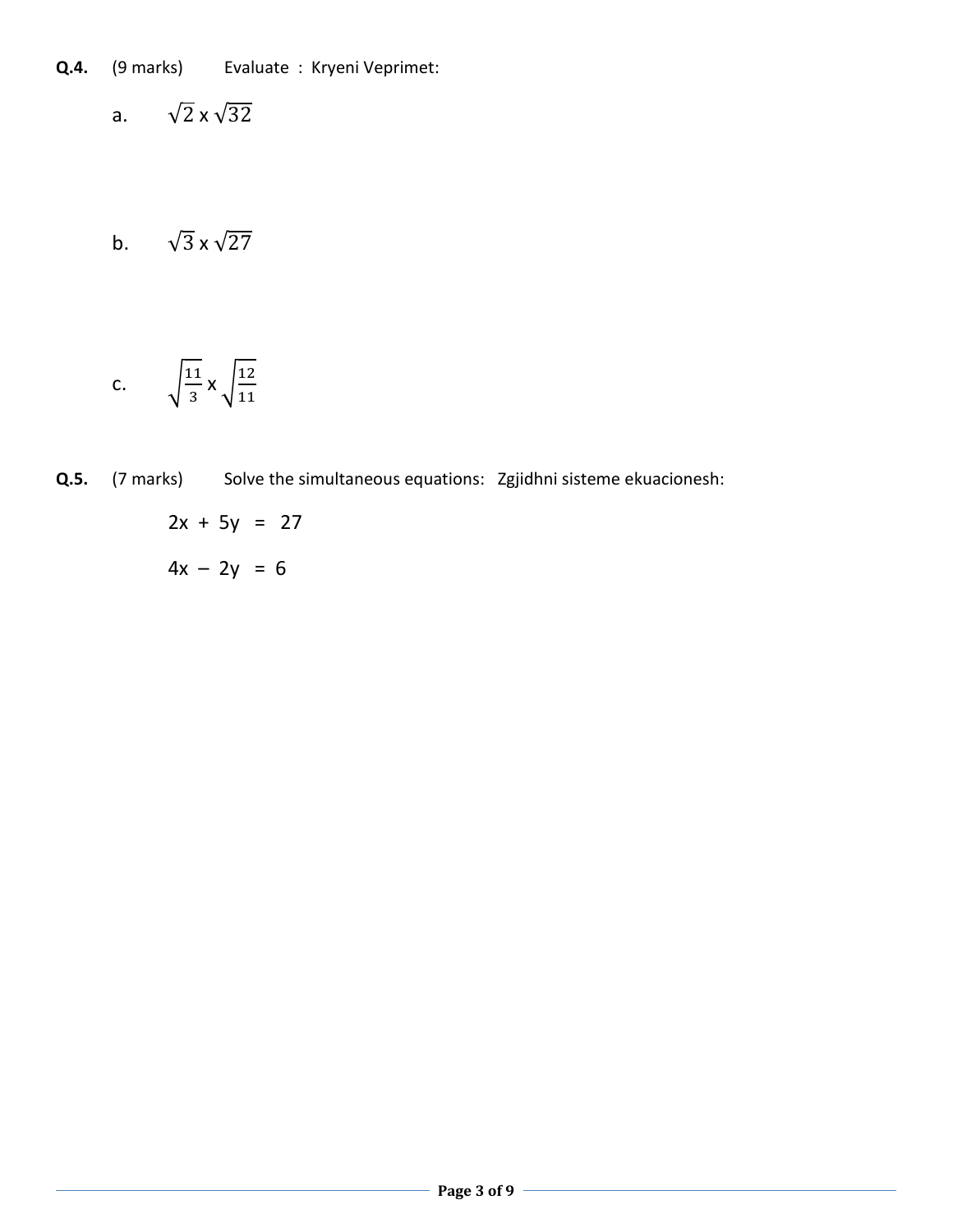Q.6. (7 marks) Genta is a mother and has three children; Pamela (7 years old), Dritan (10 years old) and Roberta (13 years old). The Mother wants to divide the sum of €480 among her children, in the ratio of their ages (në përpjesëtim me moshën e tyre). How much does each child receive?

**Q.7**.a. (8 marks) A computer is priced (vlerësuar) at €816. A discount (skonto) of 25% is given on this computer. What is the new price (çmimi) of the computer?

 b. The price (çmimi) of a television is € 540, which includes (perfshirë) 20% TVSH. Find the cost (kosto) of the television excluding (pa) TVSH.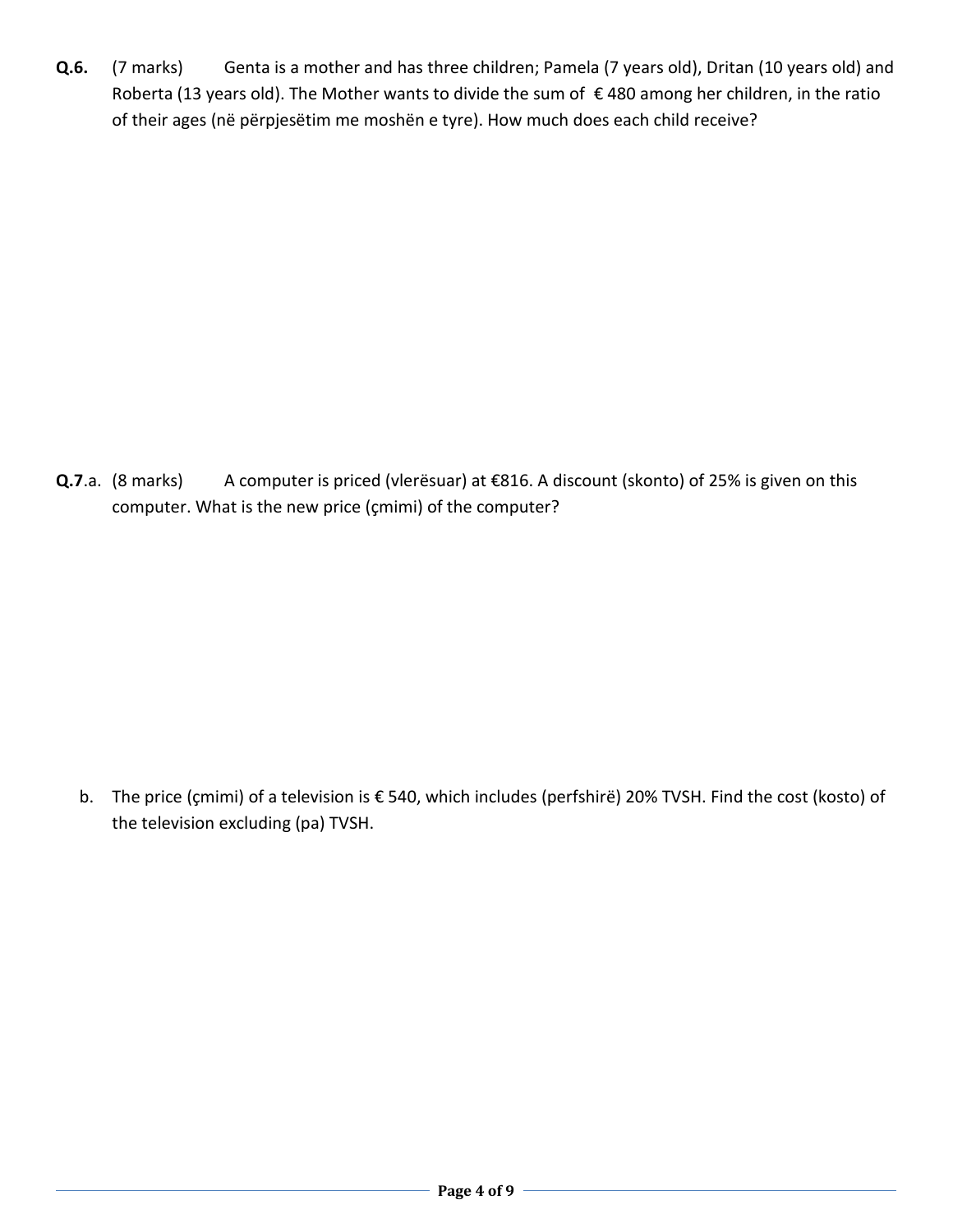c. If the TVSH rate is decreased (pakësohet) to 15%, what would be the new price (çmimi) of the television?

**Q.8.** ( 7 marks ) The table below (tabela më poshtë) shows the number of goals scored in 40 football matches (ndeshja futbolit).

| Number of goals scored   Number of games played |
|-------------------------------------------------|
|                                                 |
| 10                                              |
| 15                                              |
|                                                 |
|                                                 |

- a. Find the mode (moda) number of goals in a match?
- b. Find the total number of goals scored in these 40 matches?
- c. Find the mean (mesatarja) number of goals per match.
- d. Find the median (mesorja) number of goals.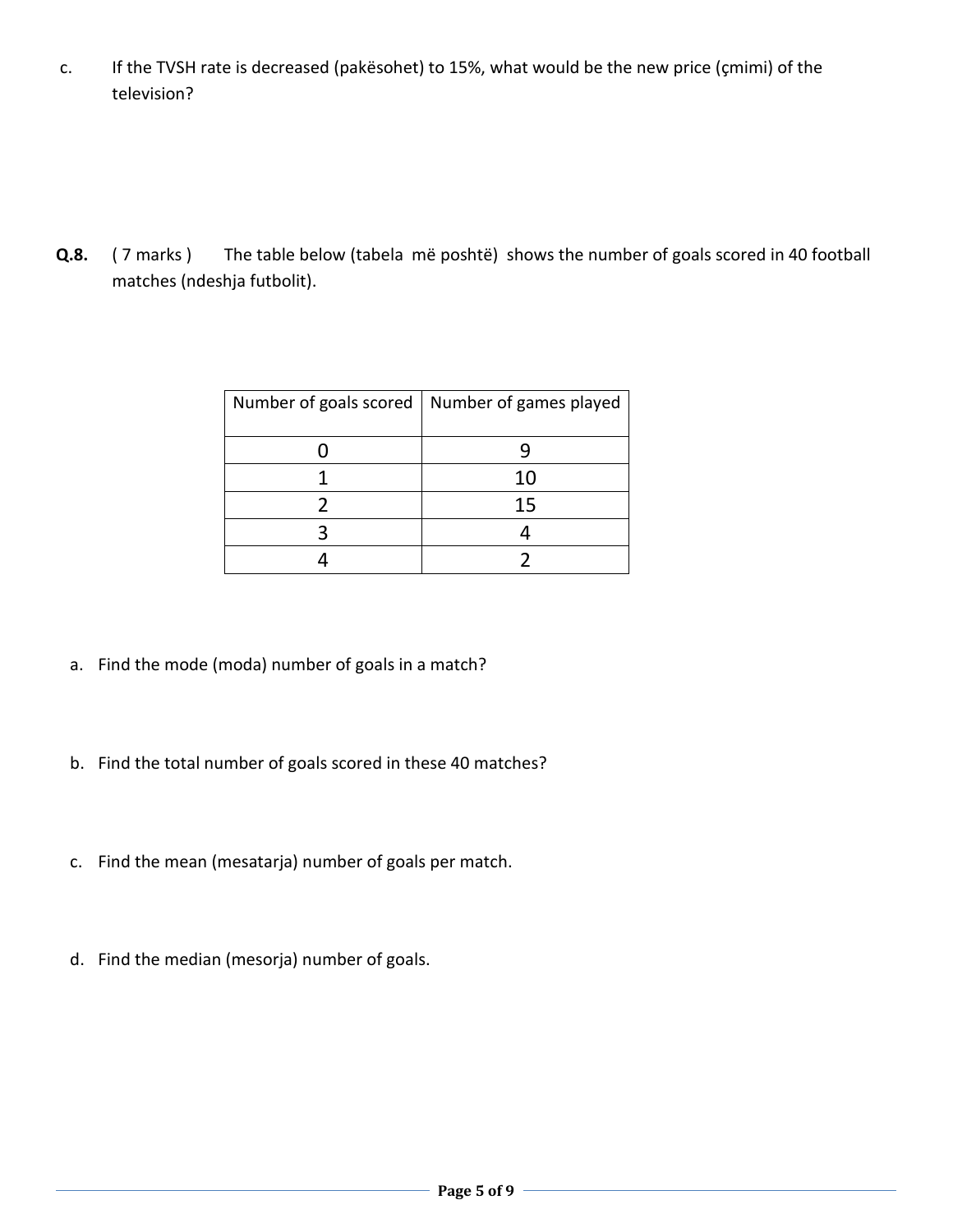**Q.9**.a. ( 8 marks ) Twelve (12) workers can finish a job in 10 hours. How long does it take 8 workers to finish the same job?

b. The mean weight (peshë mesatar) of 6 rugby players is 90 kg and the mean weight of 4 ballet dancers is 45 kg. Find the mean weight (peshë mesatar) of the 10 persons altogether.

c. A water container (enë) weighs (peshon) 2kg 750g when full. The same container weighs 1kg 650g when half ( $\frac{1}{2}$ ) full. Find the weight of the empty container.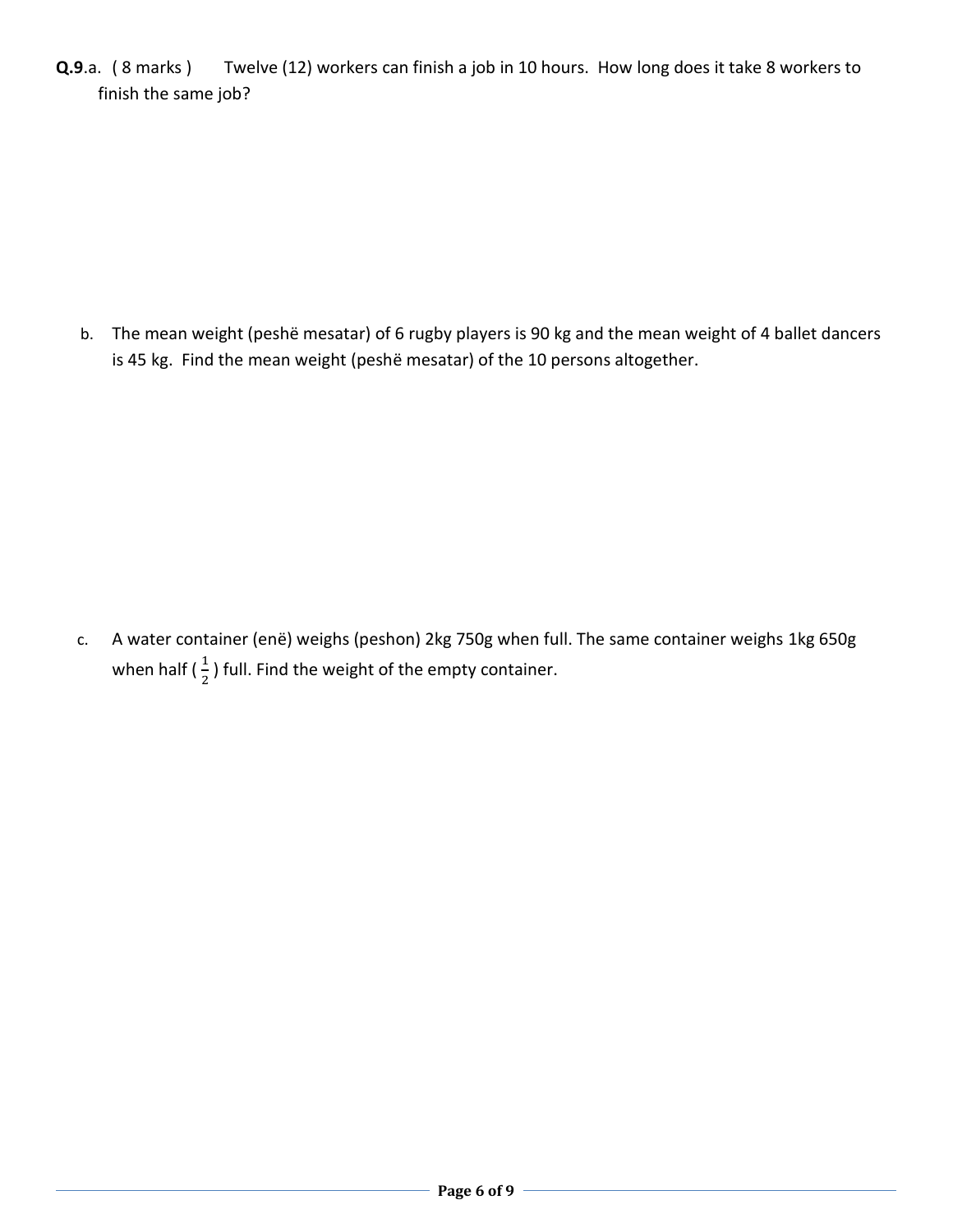**Q.10**. (10 marks) The table below (tabela më poshtë) shows the membership (anëtarësi) in a youth club (klub i të rinj).

|          |    | Under 16 years   16 years and over |
|----------|----|------------------------------------|
| Males:   | 18 | 26                                 |
| Meshkuj  |    |                                    |
| Females: | 21 | 25                                 |
| Femra    |    |                                    |

- a. How many members (anëtarë ) are under 16 years old?
- b. How many members are females?
- c. How many are the members of the club, altogether?
- d. A member is chosen (zgjedhur) at random (rastësisht). What is the probability that the member is:
	- (i) A female?
	- (ii) Under 16 years?
	- (iii) Male and 16 years or over?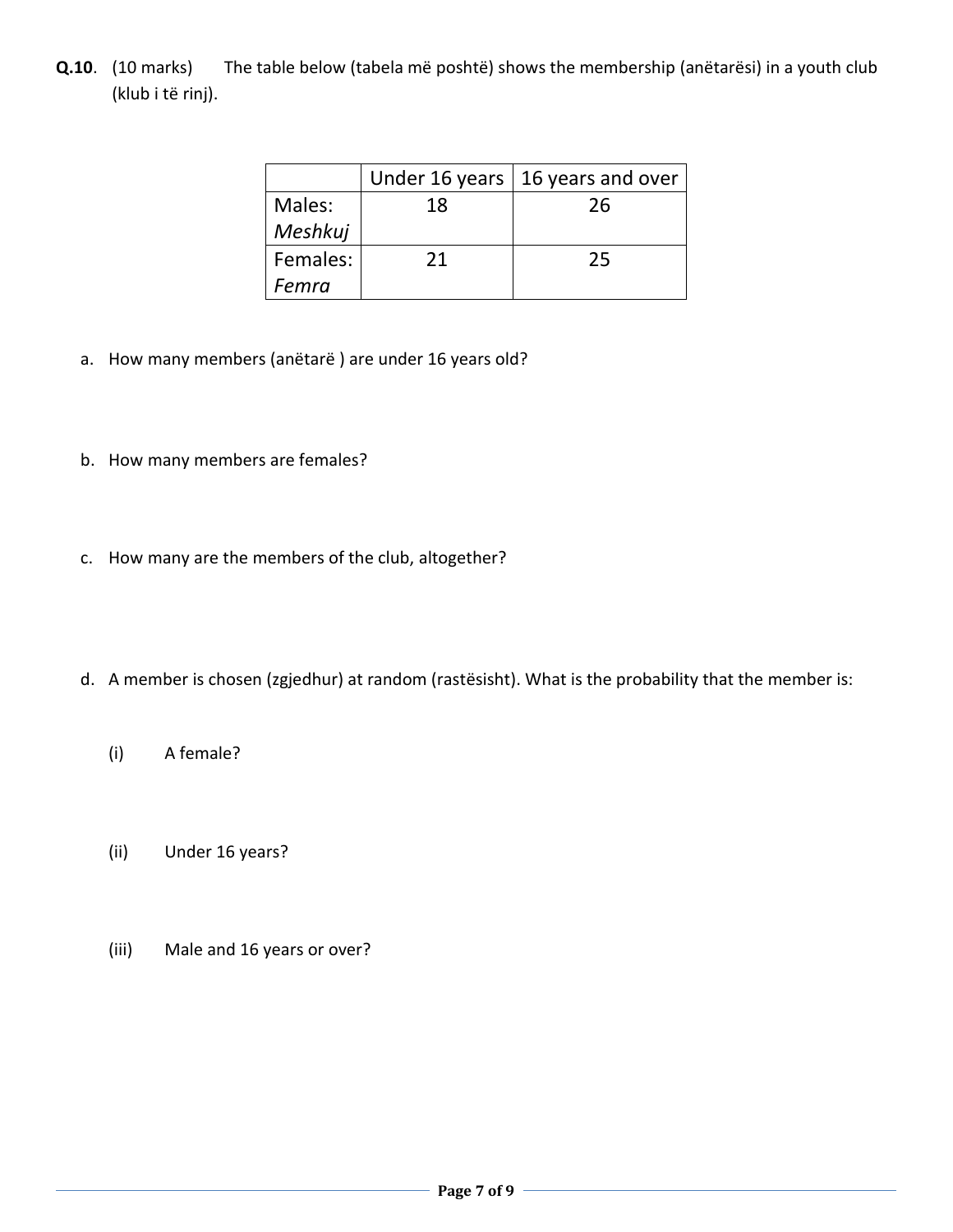**Q.11**.a.(10 marks) Find the area (sipërfaqje) of the trapezium (trapez) ABCD and the length (gjatësi) of the side (brinjë) DC.



b. Find the length of 'x' in triangle BCD. Find also the area (sipërfaqje) of ABCD.